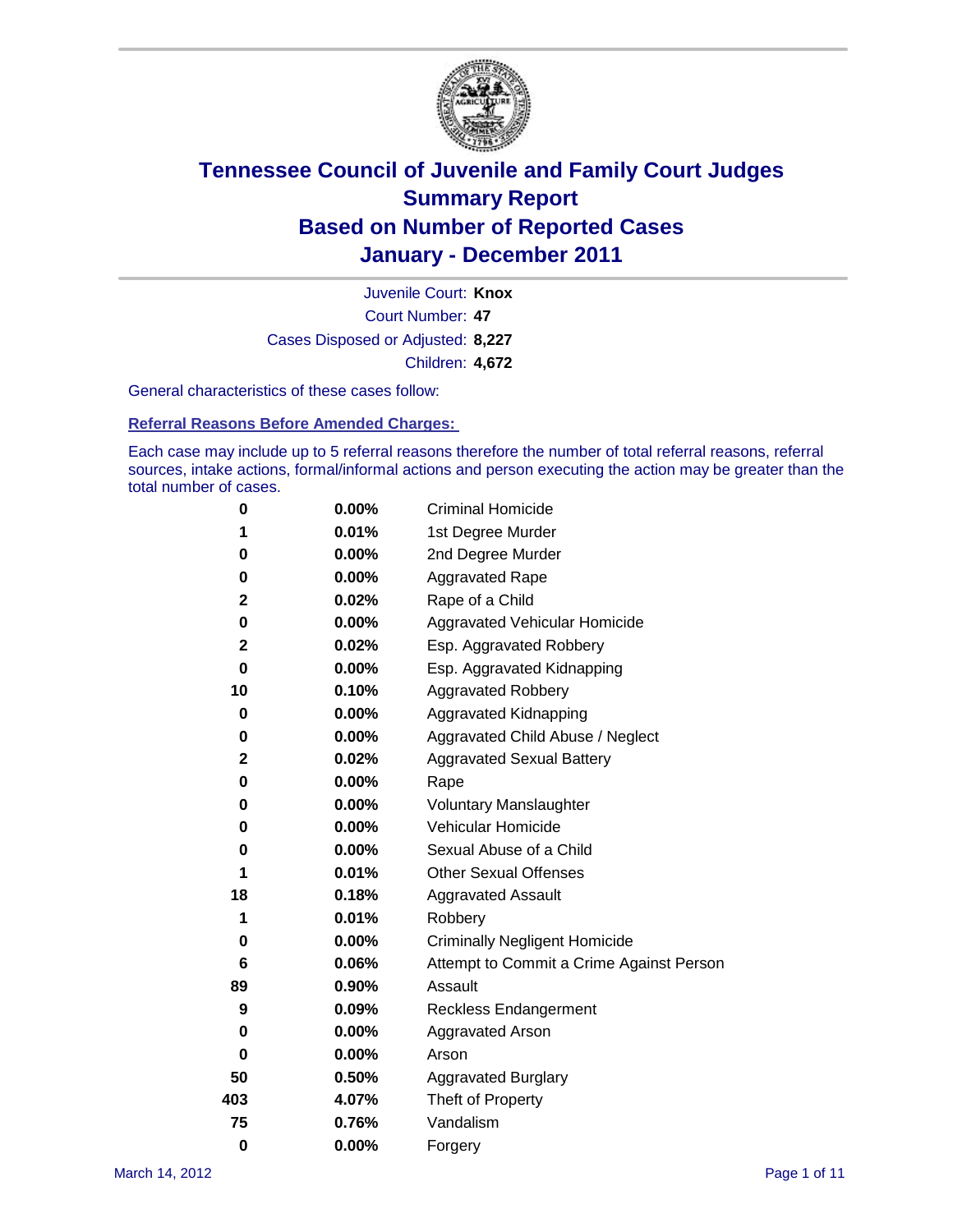

Court Number: **47** Juvenile Court: **Knox** Cases Disposed or Adjusted: **8,227** Children: **4,672**

#### **Referral Reasons Before Amended Charges:**

Each case may include up to 5 referral reasons therefore the number of total referral reasons, referral sources, intake actions, formal/informal actions and person executing the action may be greater than the total number of cases.

| 0     | 0.00%    | <b>Worthless Checks</b>                                     |
|-------|----------|-------------------------------------------------------------|
| 1     | 0.01%    | Illegal Possession / Fraudulent Use of Credit / Debit Cards |
| 34    | 0.34%    | <b>Burglary</b>                                             |
| 7     | 0.07%    | Unauthorized Use of a Vehicle                               |
| 0     | $0.00\%$ | <b>Cruelty to Animals</b>                                   |
| 25    | 0.25%    | Sale of Controlled Substances                               |
| 47    | 0.47%    | <b>Other Drug Offenses</b>                                  |
| 120   | 1.21%    | Possession of Controlled Substances                         |
| 9     | 0.09%    | <b>Criminal Attempt</b>                                     |
| 7     | 0.07%    | Carrying Weapons on School Property                         |
| 16    | 0.16%    | Unlawful Carrying / Possession of a Weapon                  |
| 20    | 0.20%    | <b>Evading Arrest</b>                                       |
| 4     | 0.04%    | Escape                                                      |
| 6     | 0.06%    | Driving Under Influence (DUI)                               |
| 70    | 0.71%    | Possession / Consumption of Alcohol                         |
| 22    | 0.22%    | Resisting Stop, Frisk, Halt, Arrest or Search               |
| 0     | $0.00\%$ | <b>Aggravated Criminal Trespass</b>                         |
| 0     | $0.00\%$ | Harassment                                                  |
| 0     | 0.00%    | Failure to Appear                                           |
| 5     | 0.05%    | Filing a False Police Report                                |
| 23    | 0.23%    | <b>Criminal Impersonation</b>                               |
| 78    | 0.79%    | <b>Disorderly Conduct</b>                                   |
| 45    | 0.45%    | <b>Criminal Trespass</b>                                    |
| 56    | 0.57%    | <b>Public Intoxication</b>                                  |
| 1     | 0.01%    | Gambling                                                    |
| 2,221 | 22.43%   | <b>Traffic</b>                                              |
| 19    | 0.19%    | Local Ordinances                                            |
| 0     | 0.00%    | Violation of Wildlife Regulations                           |
| 65    | 0.66%    | Contempt of Court                                           |
| 141   | 1.42%    | Violation of Probation                                      |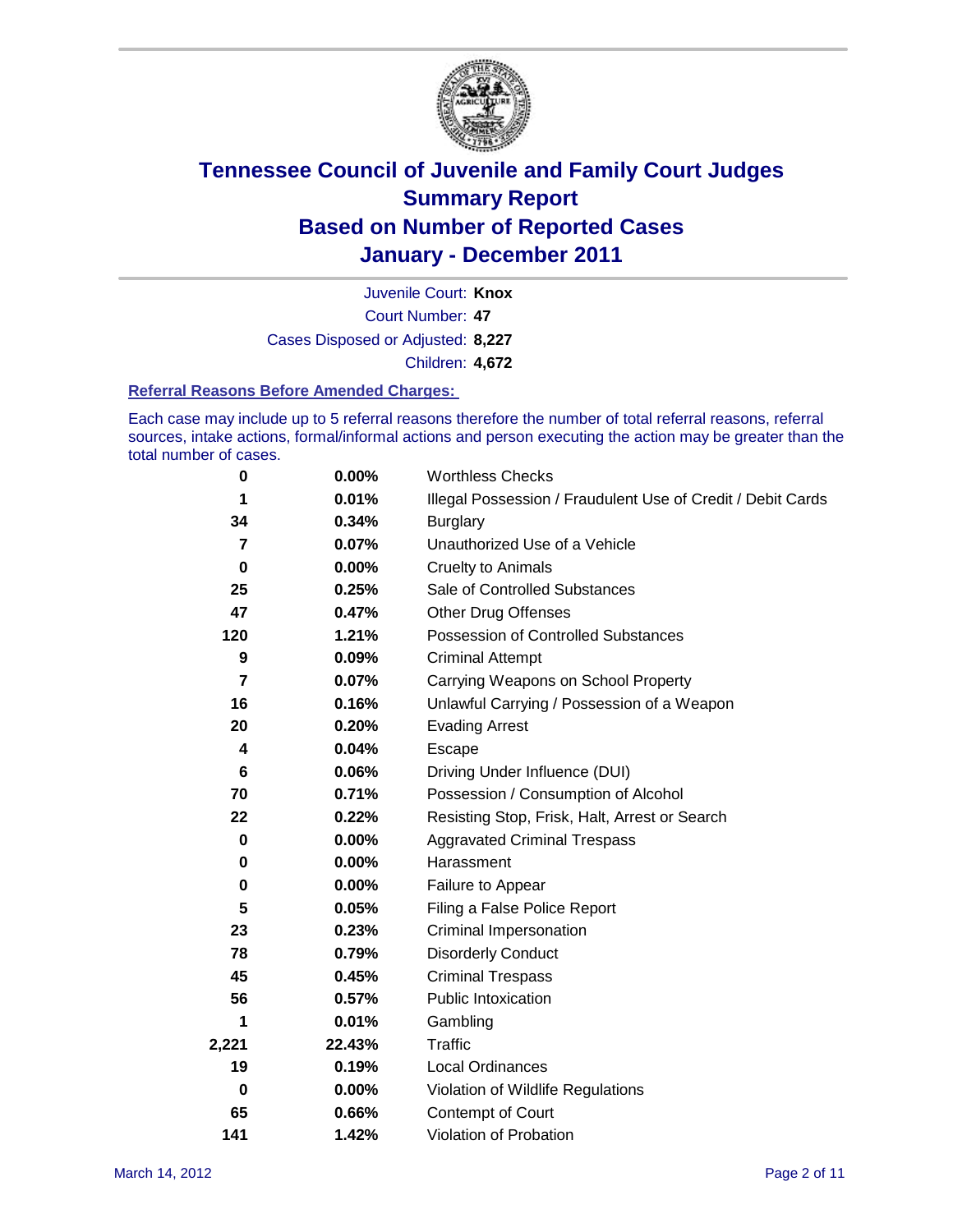

Court Number: **47** Juvenile Court: **Knox** Cases Disposed or Adjusted: **8,227** Children: **4,672**

#### **Referral Reasons Before Amended Charges:**

Each case may include up to 5 referral reasons therefore the number of total referral reasons, referral sources, intake actions, formal/informal actions and person executing the action may be greater than the total number of cases.

| 19          | 0.19%   | Violation of Aftercare                 |
|-------------|---------|----------------------------------------|
| 3           | 0.03%   | <b>Unruly Behavior</b>                 |
| 79          | 0.80%   | Truancy                                |
| 266         | 2.69%   | In-State Runaway                       |
| 0           | 0.00%   | Out-of-State Runaway                   |
| 103         | 1.04%   | Possession of Tobacco Products         |
| 42          | 0.42%   | Violation of a Valid Court Order       |
| 78          | 0.79%   | <b>Violation of Curfew</b>             |
| $\mathbf 0$ | 0.00%   | Sexually Abused Child                  |
| $\bf{0}$    | 0.00%   | <b>Physically Abused Child</b>         |
| 340         | 3.43%   | Dependency / Neglect                   |
| 230         | 2.32%   | Termination of Parental Rights         |
| 0           | 0.00%   | <b>Violation of Pretrial Diversion</b> |
| $\bf{0}$    | 0.00%   | Violation of Informal Adjustment       |
| 278         | 2.81%   | <b>Judicial Review</b>                 |
| 464         | 4.68%   | <b>Administrative Review</b>           |
| 558         | 5.63%   | <b>Foster Care Review</b>              |
| 1,518       | 15.33%  | Custody                                |
| 187         | 1.89%   | Visitation                             |
| 0           | 0.00%   | Paternity / Legitimation               |
| 0           | 0.00%   | <b>Child Support</b>                   |
| 0           | 0.00%   | <b>Request for Medical Treatment</b>   |
| 0           | 0.00%   | <b>Consent to Marry</b>                |
| 2,028       | 20.48%  | Other                                  |
| 9,904       | 100.00% | <b>Total Referrals</b>                 |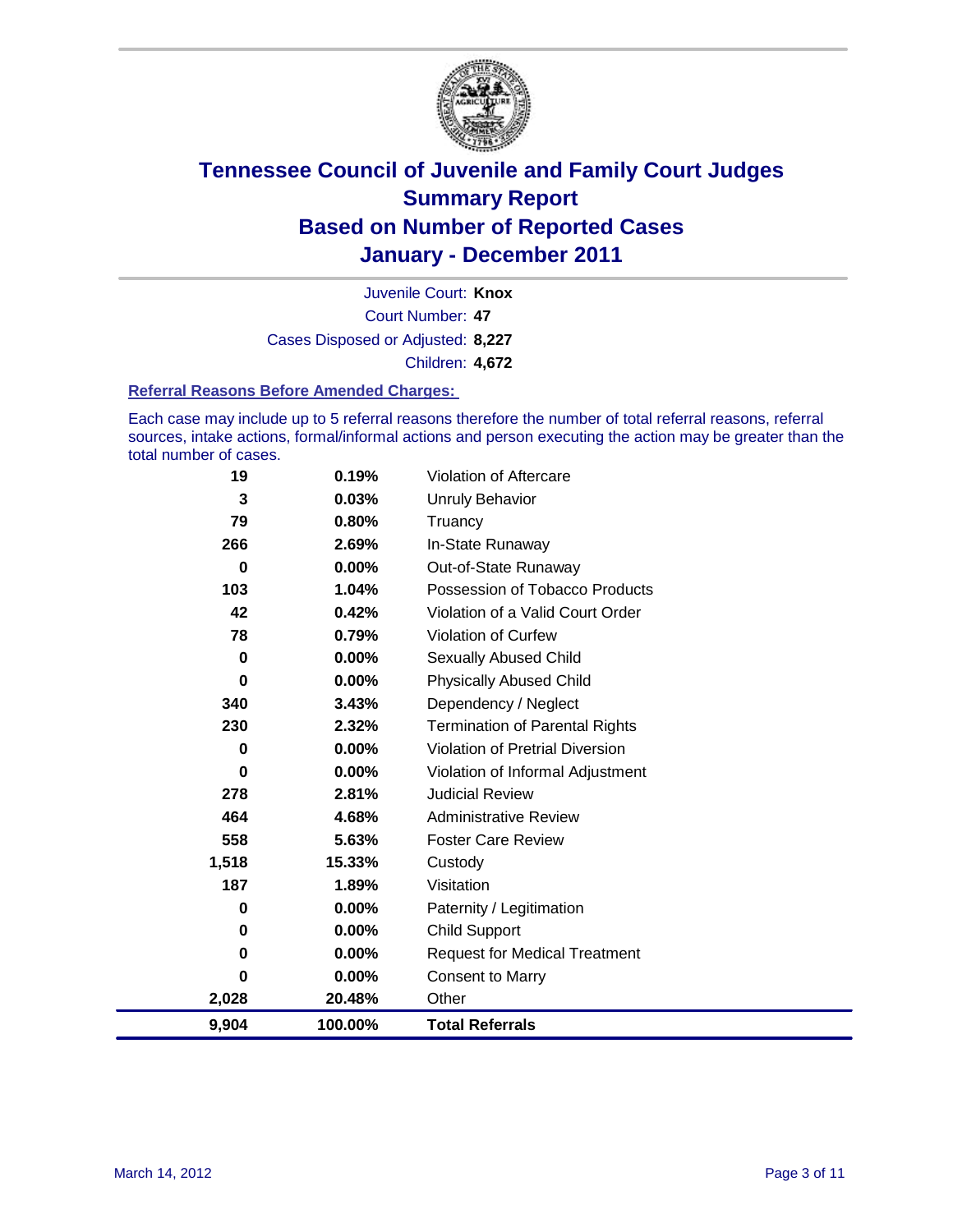

|                            | Juvenile Court: Knox              |                                   |  |
|----------------------------|-----------------------------------|-----------------------------------|--|
|                            |                                   | <b>Court Number: 47</b>           |  |
|                            | Cases Disposed or Adjusted: 8,227 |                                   |  |
|                            |                                   | Children: 4,672                   |  |
| <b>Referral Sources: 1</b> |                                   |                                   |  |
| 3,613                      | 36.48%                            | Law Enforcement                   |  |
| 997                        | 10.07%                            | Parents                           |  |
| 749                        | 7.56%                             | <b>Relatives</b>                  |  |
| 161                        | 1.63%                             | Self                              |  |
| 37                         | 0.37%                             | School                            |  |
| 15                         | 0.15%                             | <b>CSA</b>                        |  |
| 2,754                      | 27.81%                            | <b>DCS</b>                        |  |
| $\overline{7}$             | 0.07%                             | Other State Department            |  |
| 13                         | 0.13%                             | <b>District Attorney's Office</b> |  |
| 228                        | 2.30%                             | <b>Court Staff</b>                |  |
| 21                         | 0.21%                             | Social Agency                     |  |
| 59                         | 0.60%                             | <b>Other Court</b>                |  |
| 172                        | 1.74%                             | Victim                            |  |
| 1                          | 0.01%                             | Child & Parent                    |  |
| $\bf{0}$                   | 0.00%                             | Hospital                          |  |
| $\bf{0}$                   | 0.00%                             | Unknown                           |  |
| 1,077                      | 10.87%                            | Other                             |  |
| 9,904                      | 100.00%                           | <b>Total Referral Sources</b>     |  |

### **Age of Child at Referral: 2**

| <b>Total Child Count</b> |
|--------------------------|
|                          |
| Ages 19 and Over         |
| Ages 17 through 18       |
| Ages 15 through 16       |
| Ages 13 through 14       |
| Ages 11 through 12       |
| Ages 10 and Under        |
|                          |

<sup>1</sup> If different than number of Referral Reasons (9904), verify accuracy of your court's data.

<sup>2</sup> One child could be counted in multiple categories, verify accuracy of your court's data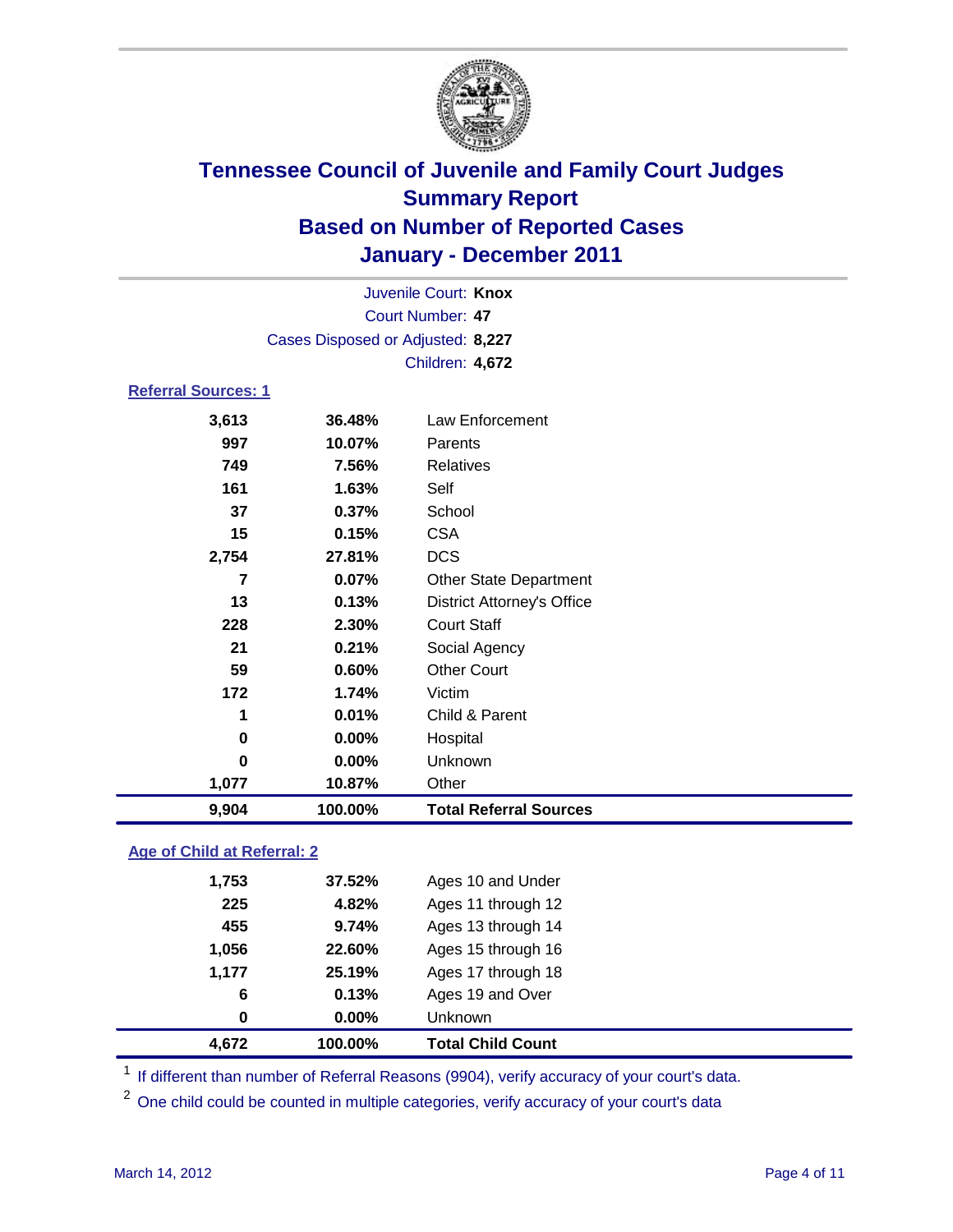

| Juvenile Court: Knox                    |                                   |                          |  |  |
|-----------------------------------------|-----------------------------------|--------------------------|--|--|
| Court Number: 47                        |                                   |                          |  |  |
|                                         | Cases Disposed or Adjusted: 8,227 |                          |  |  |
|                                         |                                   | Children: 4,672          |  |  |
| Sex of Child: 1                         |                                   |                          |  |  |
| 2,526                                   | 54.07%                            | Male                     |  |  |
| 2,063                                   | 44.16%                            | Female                   |  |  |
| 83                                      | 1.78%                             | Unknown                  |  |  |
| 4,672                                   | 100.00%                           | <b>Total Child Count</b> |  |  |
| Race of Child: 1                        |                                   |                          |  |  |
| 3,129                                   | 66.97%                            | White                    |  |  |
| 795                                     | 17.02%                            | African American         |  |  |
| $\mathbf 0$                             | 0.00%                             | Native American          |  |  |
| 14                                      | 0.30%                             | Asian                    |  |  |
| 172                                     | 3.68%                             | Mixed                    |  |  |
| 562                                     | 12.03%                            | Unknown                  |  |  |
| 4,672                                   | 100.00%                           | <b>Total Child Count</b> |  |  |
| <b>Hispanic Origin: 1</b>               |                                   |                          |  |  |
| 78                                      | 1.67%                             | Yes                      |  |  |
| 1,938                                   | 41.48%                            | <b>No</b>                |  |  |
| 2,656                                   | 56.85%                            | Unknown                  |  |  |
| 4,672                                   | 100.00%                           | <b>Total Child Count</b> |  |  |
| <b>School Enrollment of Children: 1</b> |                                   |                          |  |  |
| 988                                     | 21.15%                            | Yes                      |  |  |
| 51                                      | 1.09%                             | <b>No</b>                |  |  |
| 3,633                                   | 77.76%                            | Unknown                  |  |  |
| 4,672                                   | 100.00%                           | <b>Total Child Count</b> |  |  |

<sup>1</sup> One child could be counted in multiple categories, verify accuracy of your court's data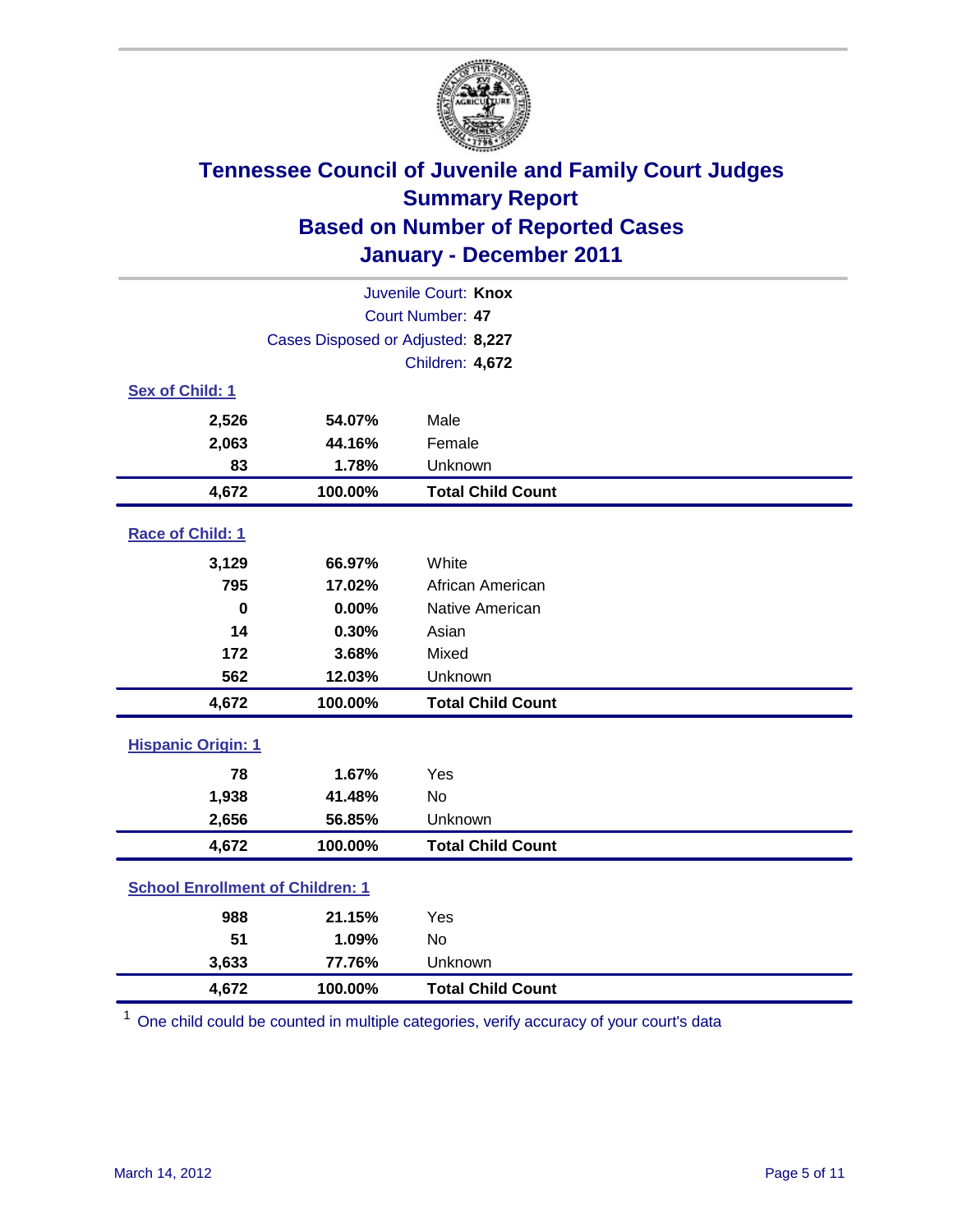

Court Number: **47** Juvenile Court: **Knox** Cases Disposed or Adjusted: **8,227** Children: **4,672**

### **Living Arrangement of Child at Time of Referral: 1**

| 4,672 | 100.00%  | <b>Total Child Count</b>     |
|-------|----------|------------------------------|
| 9     | 0.19%    | Other                        |
| 3,486 | 74.61%   | Unknown                      |
| 3     | 0.06%    | Independent                  |
| 1     | 0.02%    | In an Institution            |
| 11    | 0.24%    | In a Residential Center      |
| 15    | 0.32%    | In a Group Home              |
| 42    | $0.90\%$ | With Foster Family           |
| 11    | 0.24%    | With Adoptive Parents        |
| 173   | 3.70%    | <b>With Relatives</b>        |
| 86    | 1.84%    | With Father                  |
| 540   | 11.56%   | <b>With Mother</b>           |
| 67    | 1.43%    | With Mother and Stepfather   |
| 27    | 0.58%    | With Father and Stepmother   |
| 201   | 4.30%    | With Both Biological Parents |
|       |          |                              |

#### **Type of Detention: 2**

| 8,227 | 100.00%  | <b>Total Detention Count</b> |
|-------|----------|------------------------------|
| 0     | $0.00\%$ | Other                        |
| 7,220 | 87.76%   | Does Not Apply               |
| 0     | $0.00\%$ | <b>Unknown</b>               |
| 0     | 0.00%    | Psychiatric Hospital         |
| 0     | $0.00\%$ | Jail - No Separation         |
| 0     | $0.00\%$ | Jail - Partial Separation    |
| 0     | 0.00%    | Jail - Complete Separation   |
| 1,007 | 12.24%   | Juvenile Detention Facility  |
| 0     | $0.00\%$ | Non-Secure Placement         |
|       |          |                              |

<sup>1</sup> One child could be counted in multiple categories, verify accuracy of your court's data

<sup>2</sup> If different than number of Cases (8227) verify accuracy of your court's data.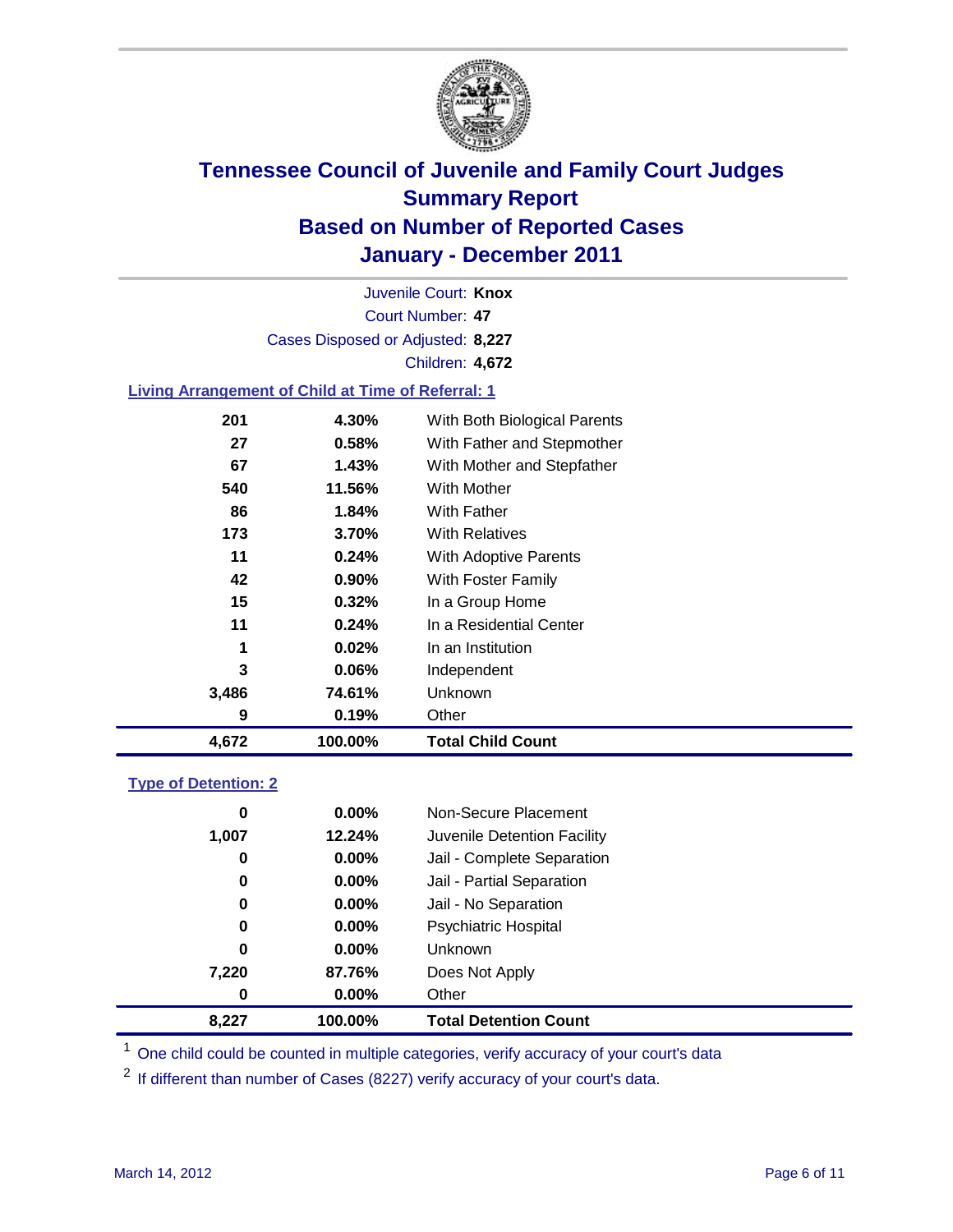

|                                                    | Juvenile Court: Knox              |                                      |  |  |  |
|----------------------------------------------------|-----------------------------------|--------------------------------------|--|--|--|
|                                                    | Court Number: 47                  |                                      |  |  |  |
|                                                    | Cases Disposed or Adjusted: 8,227 |                                      |  |  |  |
|                                                    |                                   | Children: 4,672                      |  |  |  |
| <b>Placement After Secure Detention Hearing: 1</b> |                                   |                                      |  |  |  |
| 833                                                | 10.13%                            | Returned to Prior Living Arrangement |  |  |  |
| 19                                                 | 0.23%                             | Juvenile Detention Facility          |  |  |  |
| 3                                                  | 0.04%                             | Jail                                 |  |  |  |
| 75                                                 | 0.91%                             | Shelter / Group Home                 |  |  |  |
| $\mathbf{2}$                                       | 0.02%                             | Foster Family Home                   |  |  |  |
| 4                                                  | 0.05%                             | Psychiatric Hospital                 |  |  |  |
| 39                                                 | 0.47%                             | Unknown                              |  |  |  |
| 7,239                                              | 87.99%                            | Does Not Apply                       |  |  |  |
| 13                                                 | 0.16%                             | Other                                |  |  |  |
| 8,227                                              | 100.00%                           | <b>Total Placement Count</b>         |  |  |  |
| <b>Intake Actions: 2</b>                           |                                   |                                      |  |  |  |
|                                                    |                                   |                                      |  |  |  |
| 4,900                                              | 49.47%                            | <b>Petition Filed</b>                |  |  |  |
| 1,631                                              | 16.47%                            | <b>Motion Filed</b>                  |  |  |  |
| 2,073                                              | 20.93%                            | <b>Citation Processed</b>            |  |  |  |
| U                                                  | 0.00%                             | Notification of Paternity Processed  |  |  |  |
| 278                                                | 2.81%                             | Scheduling of Judicial Review        |  |  |  |
| 464                                                | 4.68%                             | Scheduling of Administrative Review  |  |  |  |
| 558                                                | 5.63%                             | Scheduling of Foster Care Review     |  |  |  |
| 0                                                  | 0.00%                             | Unknown                              |  |  |  |
| 0                                                  | 0.00%                             | Does Not Apply                       |  |  |  |
| 0                                                  | 0.00%                             | Other                                |  |  |  |
| 9,904                                              | 100.00%                           | <b>Total Intake Count</b>            |  |  |  |

<sup>1</sup> If different than number of Cases (8227) verify accuracy of your court's data.

<sup>2</sup> If different than number of Referral Reasons (9904), verify accuracy of your court's data.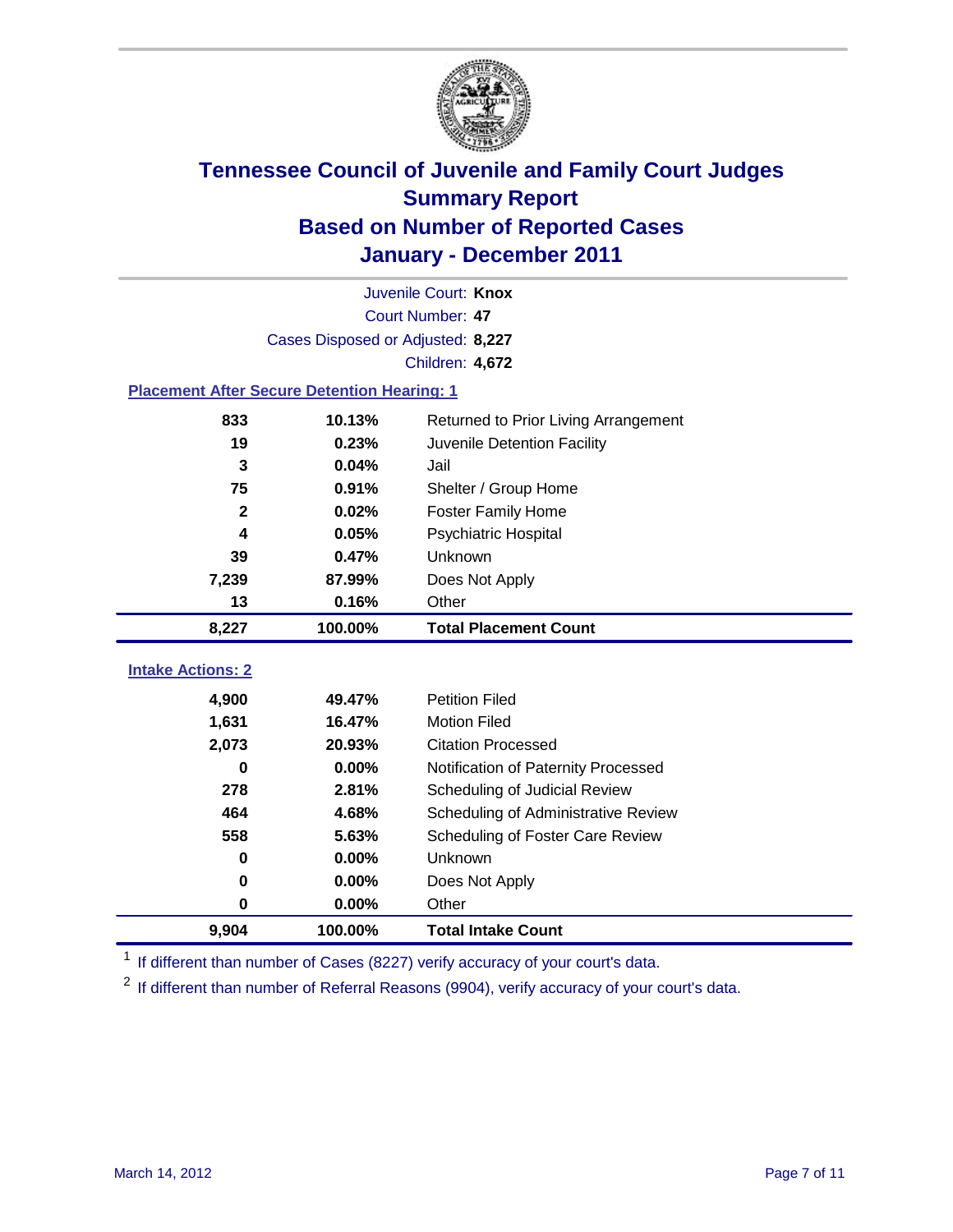

Court Number: **47** Juvenile Court: **Knox** Cases Disposed or Adjusted: **8,227** Children: **4,672**

### **Last Grade Completed by Child: 1**

| 26                                      | 0.56%   | Too Young for School         |  |
|-----------------------------------------|---------|------------------------------|--|
| 1                                       | 0.02%   | Preschool                    |  |
| 1                                       | 0.02%   | Kindergarten                 |  |
| 2                                       | 0.04%   | 1st Grade                    |  |
| 1                                       | 0.02%   | 2nd Grade                    |  |
| $\mathbf{2}$                            | 0.04%   | 3rd Grade                    |  |
| 3                                       | 0.06%   | 4th Grade                    |  |
| 26                                      | 0.56%   | 5th Grade                    |  |
| 40                                      | 0.86%   | 6th Grade                    |  |
| 71                                      | 1.52%   | 7th Grade                    |  |
| 117                                     | 2.50%   | 8th Grade                    |  |
| 119                                     | 2.55%   | 9th Grade                    |  |
| 128                                     | 2.74%   | 10th Grade                   |  |
| 71                                      | 1.52%   | 11th Grade                   |  |
| 12                                      | 0.26%   | 12th Grade                   |  |
| 0                                       | 0.00%   | Non-Graded Special Ed        |  |
| $\mathbf{2}$                            | 0.04%   | <b>GED</b>                   |  |
| 6                                       | 0.13%   | Graduated                    |  |
| 0                                       | 0.00%   | <b>Never Attended School</b> |  |
| 4,044                                   | 86.56%  | Unknown                      |  |
| $\bf{0}$                                | 0.00%   | Other                        |  |
| 4,672                                   | 100.00% | <b>Total Child Count</b>     |  |
| <b>Enrolled in Special Education: 1</b> |         |                              |  |
|                                         | $\sim$  |                              |  |

| 4,672 | 100.00%     | <b>Total Child Count</b> |
|-------|-------------|--------------------------|
| 3,925 | 84.01%      | Unknown                  |
| 661   | 14.15%      | No                       |
|       | 1.84%<br>86 | Yes                      |
|       |             |                          |

One child could be counted in multiple categories, verify accuracy of your court's data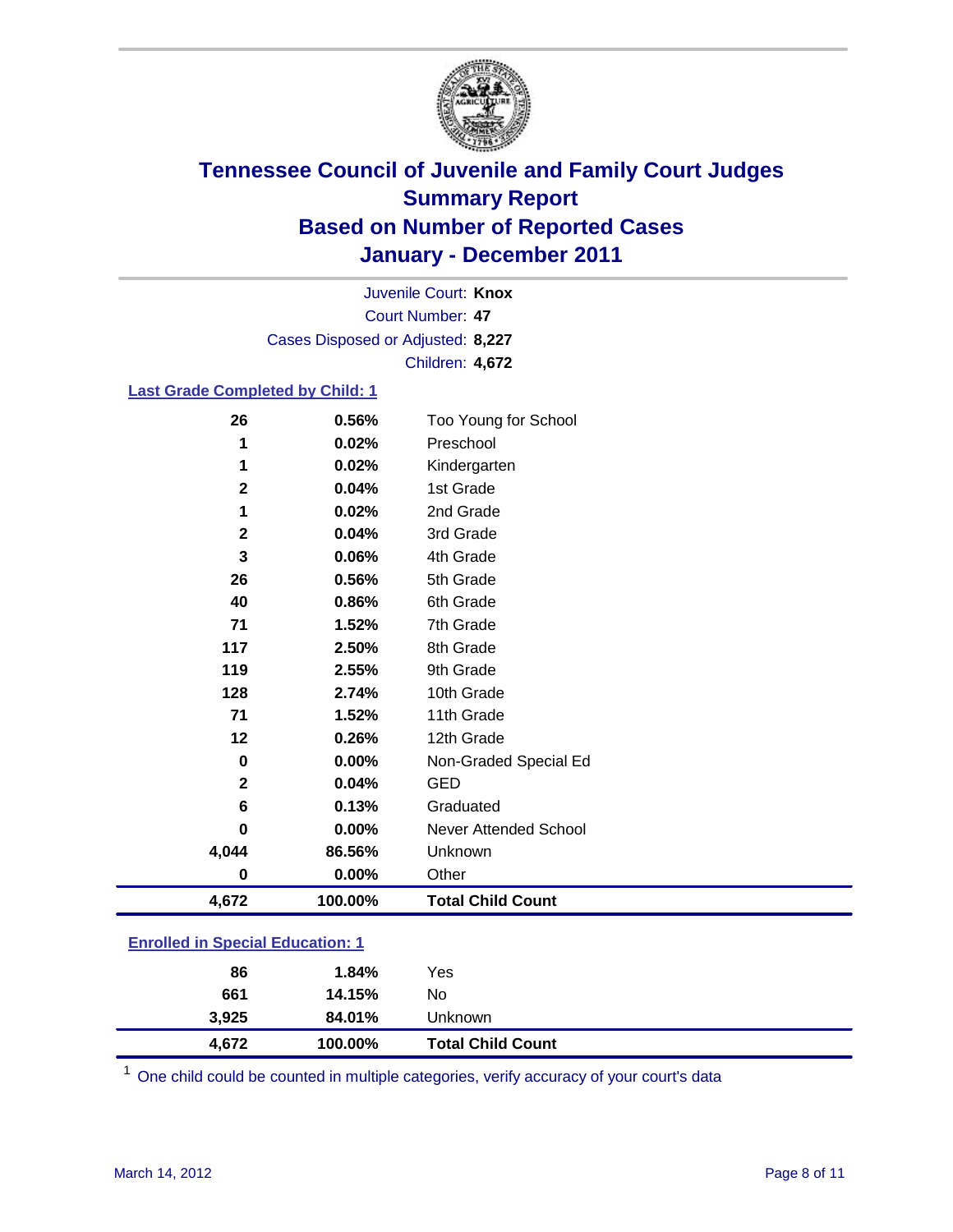

| Juvenile Court: Knox         |                                   |                           |  |  |  |
|------------------------------|-----------------------------------|---------------------------|--|--|--|
|                              | Court Number: 47                  |                           |  |  |  |
|                              | Cases Disposed or Adjusted: 8,227 |                           |  |  |  |
|                              |                                   | Children: 4,672           |  |  |  |
| <b>Action Executed By: 1</b> |                                   |                           |  |  |  |
| 1,165                        | 11.76%                            | Judge                     |  |  |  |
| 5,703                        | 57.58%                            | Magistrate                |  |  |  |
| 1,320                        | $13.33\%$                         | <b>YSO</b>                |  |  |  |
| 1,716                        | 17.33%                            | Other                     |  |  |  |
| 0                            | $0.00\%$                          | Unknown                   |  |  |  |
| 9,904                        | 100.00%                           | <b>Total Action Count</b> |  |  |  |

### **Formal / Informal Actions: 1**

| 889   | 8.98%    | Dismissed                                        |
|-------|----------|--------------------------------------------------|
| 53    | 0.54%    | Retired / Nolle Prosequi                         |
| 418   | 4.22%    | <b>Complaint Substantiated Delinquent</b>        |
| 0     | $0.00\%$ | <b>Complaint Substantiated Status Offender</b>   |
| 1,540 | 15.55%   | <b>Complaint Substantiated Dependent/Neglect</b> |
| 0     | $0.00\%$ | <b>Complaint Substantiated Abused</b>            |
| 0     | $0.00\%$ | <b>Complaint Substantiated Mentally III</b>      |
| 2,511 | 25.35%   | Informal Adjustment                              |
| 331   | 3.34%    | <b>Pretrial Diversion</b>                        |
| 23    | 0.23%    | <b>Transfer to Adult Court Hearing</b>           |
| 0     | $0.00\%$ | Charges Cleared by Transfer to Adult Court       |
| 3,200 | 32.31%   | <b>Special Proceeding</b>                        |
| 0     | $0.00\%$ | <b>Review Concluded</b>                          |
| 96    | 0.97%    | Case Held Open                                   |
| 843   | 8.51%    | Other                                            |
| 0     | $0.00\%$ | <b>Unknown</b>                                   |
| 9,904 | 100.00%  | <b>Total Action Count</b>                        |

<sup>1</sup> If different than number of Referral Reasons (9904), verify accuracy of your court's data.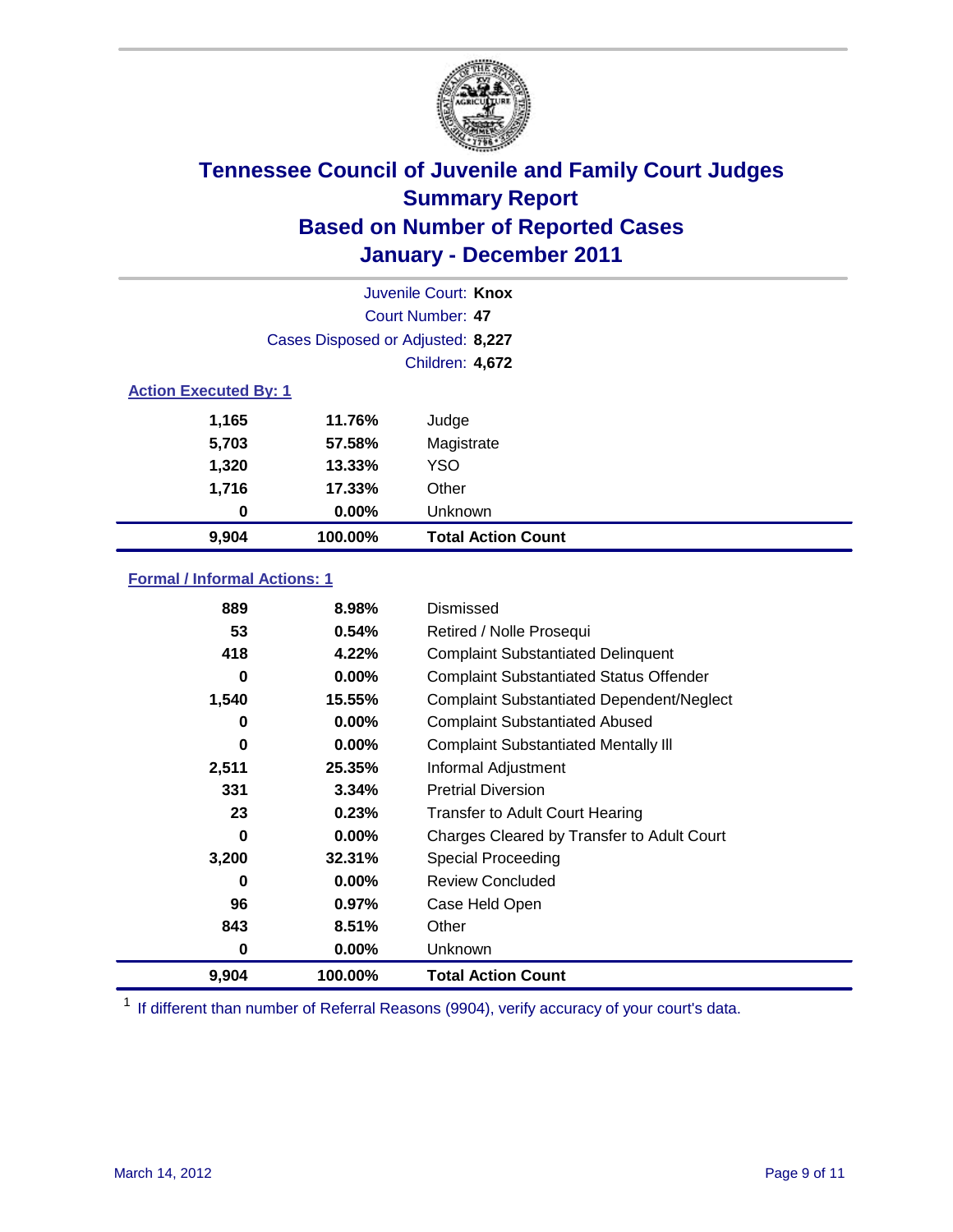

|                       |                                   | Juvenile Court: Knox                                  |
|-----------------------|-----------------------------------|-------------------------------------------------------|
|                       |                                   | <b>Court Number: 47</b>                               |
|                       | Cases Disposed or Adjusted: 8,227 |                                                       |
|                       |                                   | Children: 4,672                                       |
| <b>Case Outcomes:</b> |                                   | There can be multiple outcomes for one child or case. |
| 925                   | 5.46%                             | <b>Case Dismissed</b>                                 |
| 34                    | 0.20%                             | Case Retired or Nolle Prosequi                        |
| 241                   | 1.42%                             | Warned / Counseled                                    |
| 74                    | 0.44%                             | <b>Held Open For Review</b>                           |
| 196                   | 1.16%                             | Supervision / Probation to Juvenile Court             |
| 0                     | 0.00%                             | <b>Probation to Parents</b>                           |
| 395                   | 2.33%                             | Referral to Another Entity for Supervision / Service  |
| 111                   | 0.66%                             | Referred for Mental Health Counseling                 |
| 242                   | 1.43%                             | Referred for Alcohol and Drug Counseling              |
| 1                     | 0.01%                             | <b>Referred to Alternative School</b>                 |
| 0                     | 0.00%                             | Referred to Private Child Agency                      |
| 514                   | 3.04%                             | Referred to Defensive Driving School                  |
| 91                    | 0.54%                             | Referred to Alcohol Safety School                     |
| 235                   | 1.39%                             | Referred to Juvenile Court Education-Based Program    |
| 13                    | 0.08%                             | Driver's License Held Informally                      |
| 0                     | 0.00%                             | <b>Voluntary Placement with DMHMR</b>                 |
| 1                     | 0.01%                             | <b>Private Mental Health Placement</b>                |
| 0                     | 0.00%                             | <b>Private MR Placement</b>                           |
| 76                    | 0.45%                             | Placement with City/County Agency/Facility            |
| 3                     | 0.02%                             | Placement with Relative / Other Individual            |
| 498                   | 2.94%                             | Fine                                                  |
| 551                   | 3.25%                             | <b>Public Service</b>                                 |
| 82                    | 0.48%                             | Restitution                                           |
| 153                   | 0.90%                             | <b>Runaway Returned</b>                               |
| 383                   | 2.26%                             | No Contact Order                                      |
| 454                   | 2.68%                             | Injunction Other than No Contact Order                |
| 110                   | 0.65%                             | <b>House Arrest</b>                                   |
| 82                    | 0.48%                             | <b>Court Defined Curfew</b>                           |
| 1,421                 | 8.39%                             | Dismissed from Informal Adjustment                    |
| 244                   | 1.44%                             | <b>Dismissed from Pretrial Diversion</b>              |
| $\mathbf 0$           | 0.00%                             | Released from Probation                               |
| 11                    | 0.06%                             | <b>Transferred to Adult Court</b>                     |
| 0                     | $0.00\%$                          | <b>DMHMR Involuntary Commitment</b>                   |